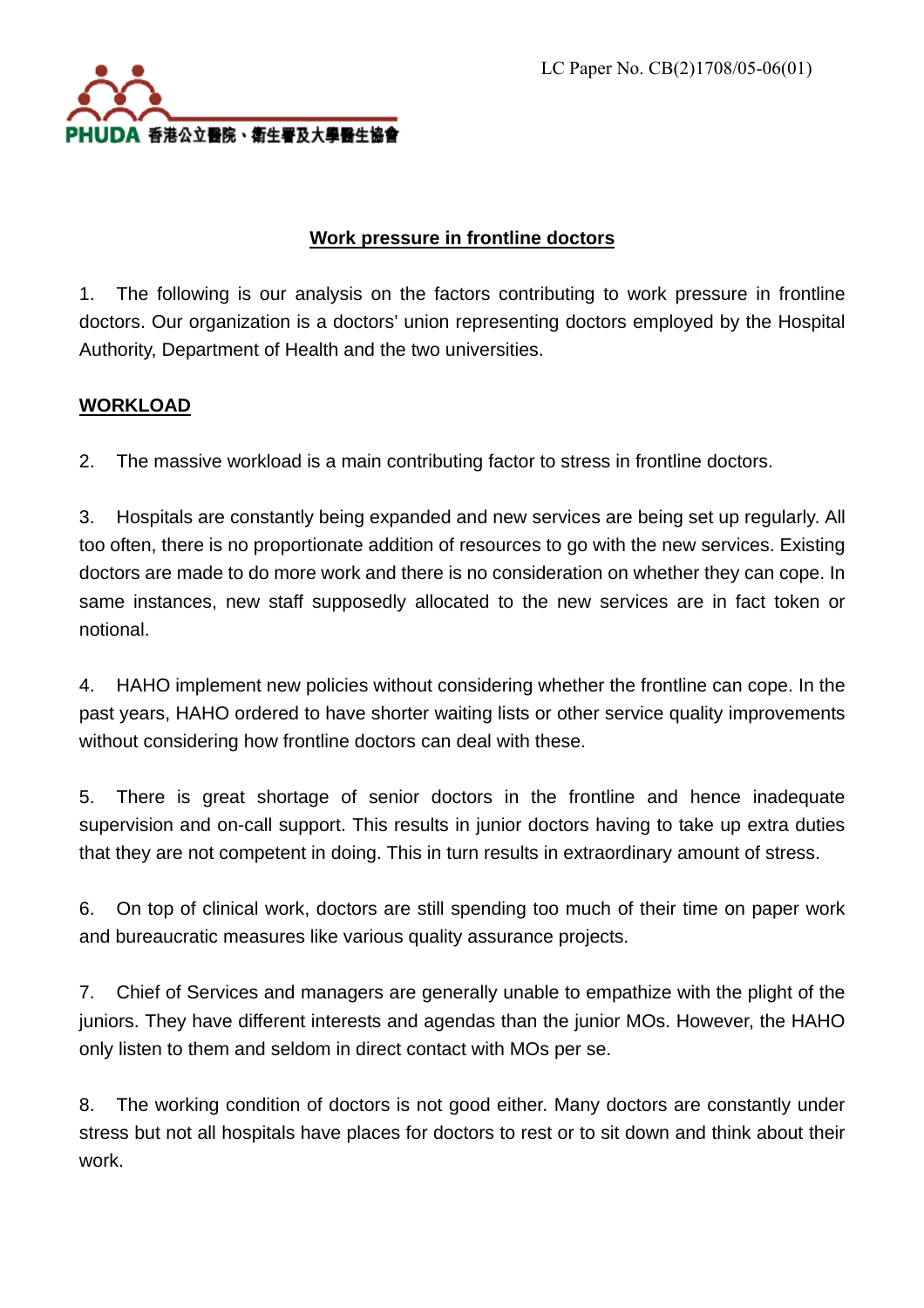

### **LONG WORKING HOURS**

9. Lengthy period of working continuously leads to fatigue and this is highly dangerous for both doctors and patients. The gist of the problem is still not addressed.

10. 65 hours per week proposed by HA is still very long and is also not enforceable.

11. There is need for the establishment of an independent panel to look into the workload of frontline doctors and to establish a benchmark for what is reasonable.

- 12. The verdict on HA vs PDA case might be helpful but the details are still not worked out. The main concern of public doctors are:
	- a) For the future, agree on a "reasonable and legal working hours arrangement"  $($
	- b) For the past misdeeds by HA, arrive at a "solution respecting the doctors"  $($
- 13. The solution relies on the following:
	- a) The confrontational atmosphere needs to be relaxed. HA administration needs to treat frontline doctors as colleagues in the same boat rather than subordinates and adversaries.
	- b) improve the management's lack of empathy over the condition of the frontline. Two way communication must be build up.
	- c) HA rather doctors should make the conciliatory first step. HA should not toss a set of conditions written up by lawyers and then wait for doctors to respond

13. Compensation for on call work done on Sundays and Saturdays is still unfairly subject to discretion of individual bosses.

14. No doctor should work more than 32 hours continuously in any situation.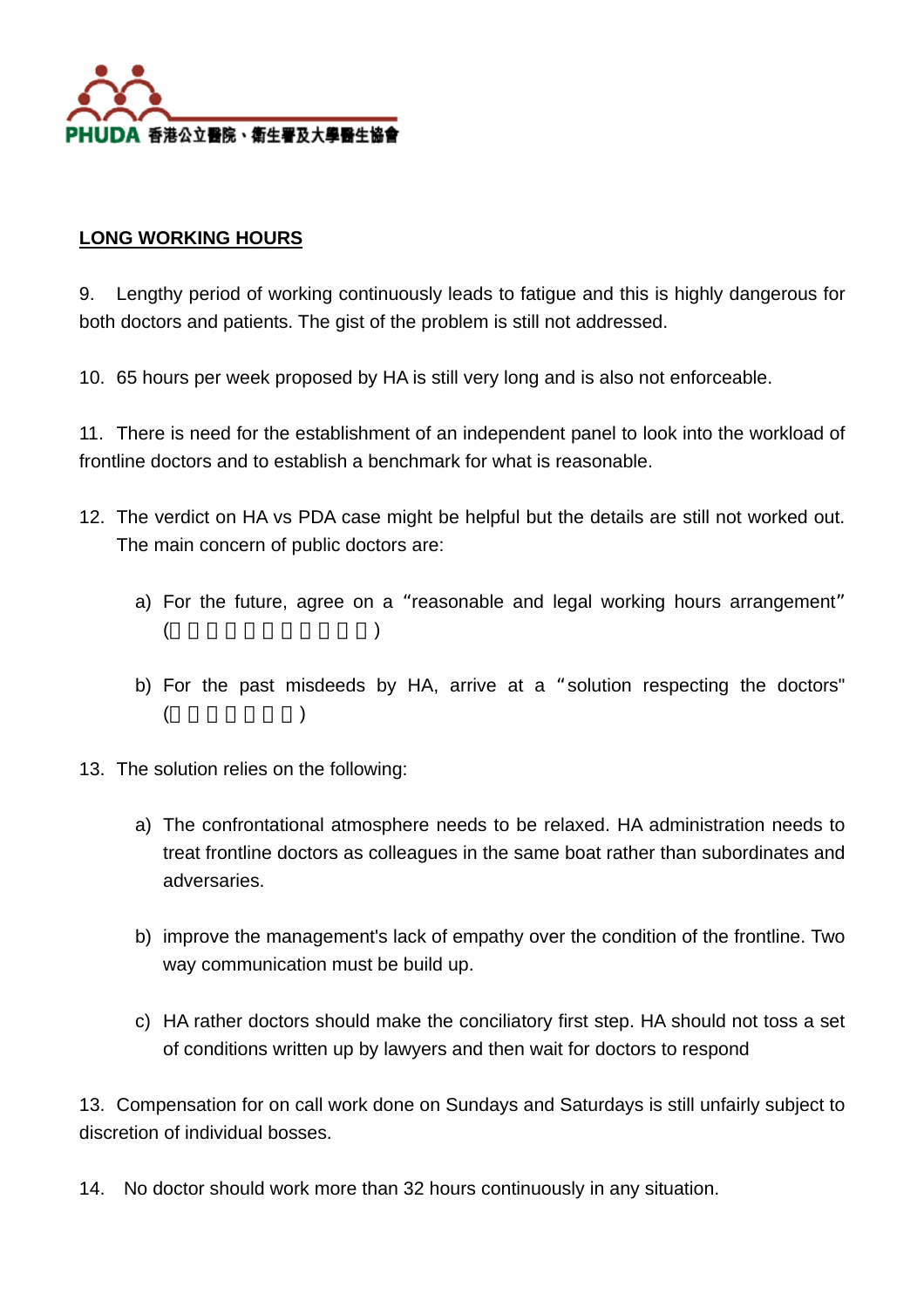

#### **COMPLAINTS FROM PATIENTS**

15. Unreasonable and manipulative complaints from patients are a main source of stress for frontline staff.

16. Hospital Authority administrators do not usually empathize with the doctors and are handling matters bureaucratically. The extra paper work and hassles are adding to the stress of busy frontline staff. Once a patient lodges a complaint, the frontline doctor will always lose as he or she will need to do excessive amount of work to respond.

17. Frontline doctors are those administrating the new user pay fees and the service cuts and they are receiving the rebuttal from the patients. Patients wrongly believe frontline doctors have the power to waive charges or prescribe expensive drugs. Nothing is done to soften the impact for them.

18. Patients can swear and even hit doctors. Workplace violence, both verbal and physical, must be better addressed.

19. Some patients may threaten Medical Officers (MO) with violence to extract benefits like sick leave or extra medications. MO under heavy workload can only comply. If a MO refuses to comply, at the very least, this will end up as a time consuming and stressful patient complaint. Either way, the MO will be the one to lose out..

20. Some units still count appreciations and complaints as a measure of clinician's competence although both can be easily manipulated.

21. Patients can request detailed medical reports for a small payment and these reports are often used for patients' own monetary gains ( eg claiming insurance or compensation). For their gains, doctors will need to work for hours and even appear in court. Yet they receive no extra payment.